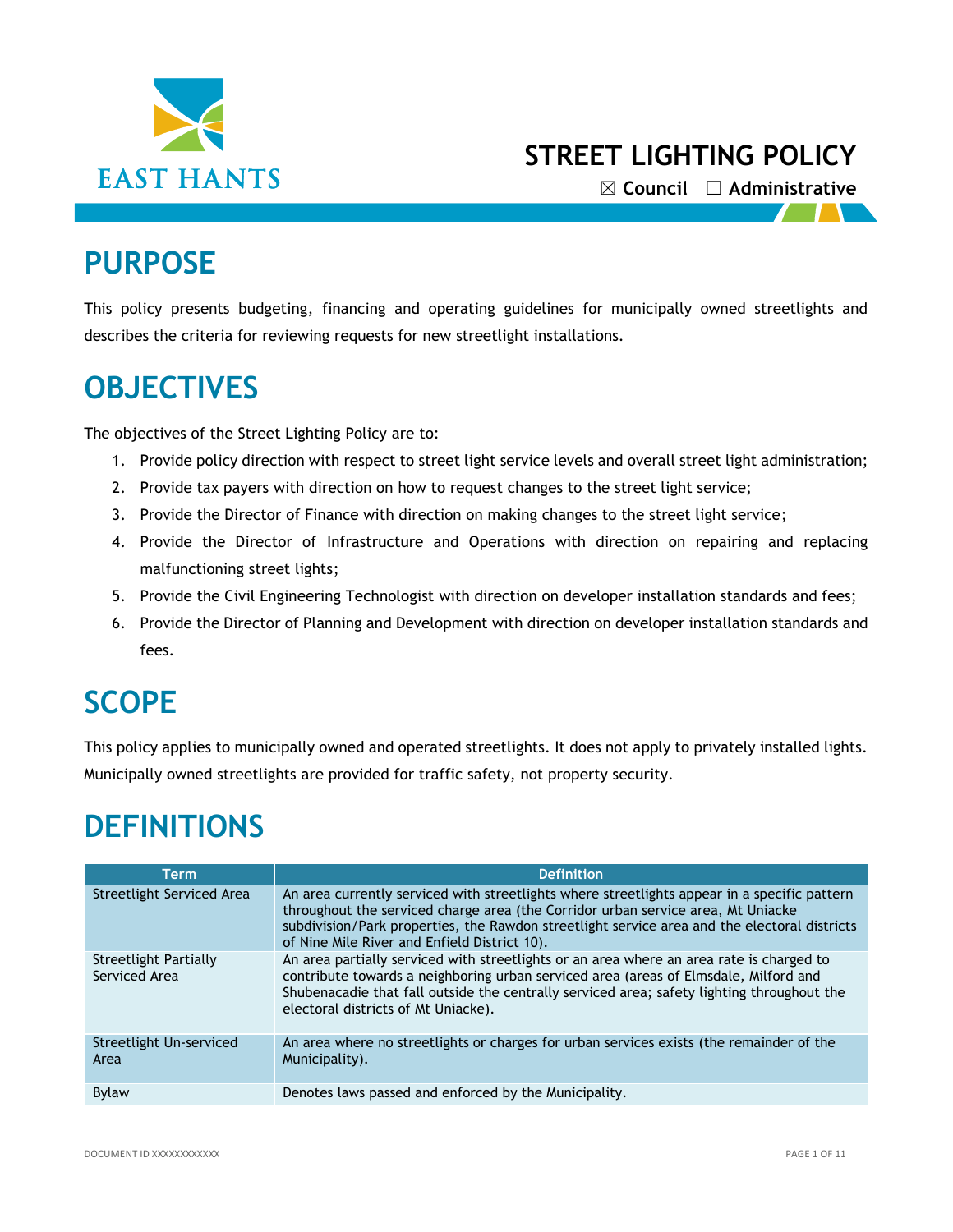

☒ **Council** ☐ **Administrative**

| Term                    | <b>Definition</b>                                                                                                                                                                                 |
|-------------------------|---------------------------------------------------------------------------------------------------------------------------------------------------------------------------------------------------|
| Council Policy          | A resolution of the council that is required, pursuant to the Municipal Government Act, to<br>be recorded in the bylaw records of a municipality, except where the context otherwise<br>requires. |
| <b>Policy Directive</b> | An order or instruction issued by the Municipality through policy statements. Directives<br>are typically mandatory and use terms "must", "shall" and "will".                                     |
| <b>Policy Guideline</b> | A policy statement such as a rule or principal that provides guidance to appropriate<br>behavior. Guidelines are non-mandatory and use the terms "may" and "should".                              |
| Private Road            | Private Road as defined in the Subdivision Bylaw                                                                                                                                                  |
| Standard                | An organization's technical and performance specifications in regard to a deliverable.                                                                                                            |

# **POLICY**

The Municipality of East Hants is responsible for all costs associated with the ownership of its streetlight assets. These costs include, but are not limited to, the installation, maintenance and operation of streetlight fixtures and arms. Installation and maintenance of streetlights are contracted to an external service company.

This policy presents budgeting, financing and operating guidelines for municipally owned streetlights, describes the criteria for reviewing requests for new streetlight installations and outlines subdivider/developer installation standards and fees.

### **POLICY STATEMENT**

The following policy statements are the directives and rules by which the Municipality of East Hants personnel must follow.

#### **1. Budget and Financing**

- 1.1 The Streetlight Serviced Area Map, appended to this Policy as Schedule A, identifies streetlight serviced areas, as defined by this Policy.
- 1.2 Within Streetlight Serviced Areas, as shown on Schedule A, Subdividers/Developers/Private Road owners are required to pay for the installation of municipally approved streetlights according to the guidelines set in Schedule B of this Policy.
- 1.3 A Streetlight Reserve is established for the following purposes:
	- a) To provide for a reasonable and cost-efficient inventory of light fixtures and arms for replacements and new installations;
	- b) To provide for the installation, maintenance and labour costs related to new installations; and,
	- c) To provide for a cost–efficient and reasonable capability of recovering from uninsurable streetlight related losses due to a natural disaster or other unforeseen event.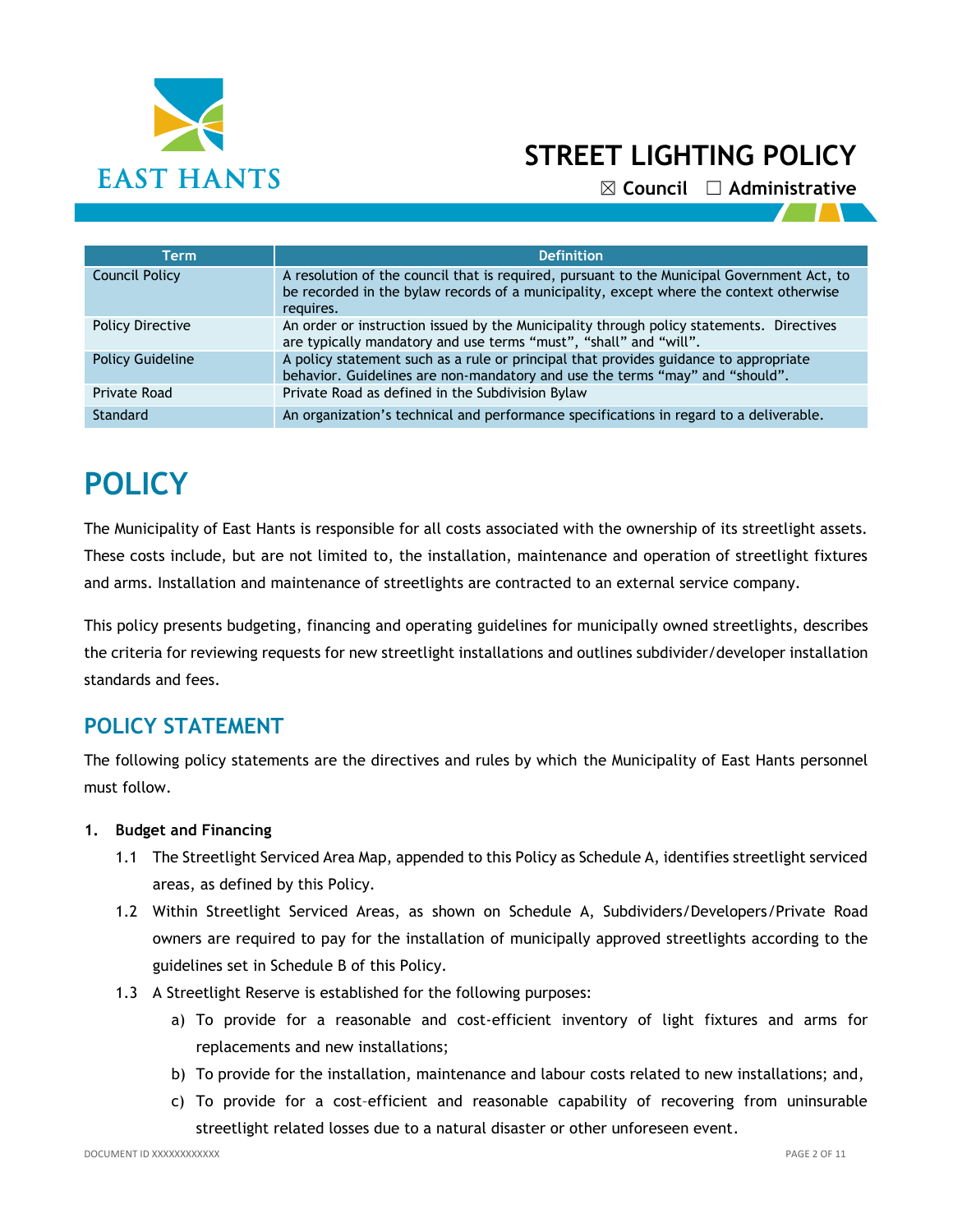

☒ **Council** ☐ **Administrative**

The balance of this reserve will be reviewed annually during the regular budgeting process.

- 1.4 The Streetlight Reserve will be divided into two areas:
	- a) Urban Service Rate Streetlight Reserve, which will fund streetlight costs for Urban Service Rate communities; and,
	- b) Other Streetlight Reserve, which will fund streetlight costs for streetlight-serviced communities who are charged only for streetlight services.
- 1.5 Capital budgets will be proposed to Council on an annual basis. These budgets will be based on an estimate of new streetlight installations for the forthcoming fiscal year. New installations do not include replacements, which are considered a maintenance operating cost. Over-expenditures of this budget will be governed by the rules set out in Council approved policy.
- 1.6 Operating budgets will be proposed to Council on an annual basis to provide for streetlight maintenance, insurance and operational costs. Over-expenditures of this budget will be governed by the rules set out in Council approved policy.
- 1.7 The Municipality shall recover any streetlight-related costs, not financed by reserves, Private Road owners or subdividers/developers, by one of the following methods, as specified in the terms of an area petition or by the local area Councillor(s) of the charge area:
	- a) Uniform amount per property;
	- b) Uniform amount per dwelling unit; or
	- c) Area rate per \$100 of assessment.
- 1.8 This charge will be included on and become part of the total taxes due on the annual final tax billing.
- 1.9 The Municipality is not responsible for the installation of new streetlights on private roads (amended May 2018). The Municipality will pay for power and operating repairs on private road lights. The Municipality will pay for replacement of a private road streetlight if the light was installed prior to May 2018.
- 1.10 All area rates will be approved by Council on an annual basis.

#### **2. Streetlight Areas**

The Municipality of East Hants sets various area rates for streetlight charges. Areas throughout the Municipality can be defined as streetlight serviced, partially serviced and un-serviced; see below. The Streetlight Serviced Area Map is found in Schedule A of this policy. The Streetlight Serviced Area Map is a map showing the fully serviced streetlight areas of East Hants. This map, as amended from time to time by Council, will be maintained by the Director of Planning and Development. The map will be a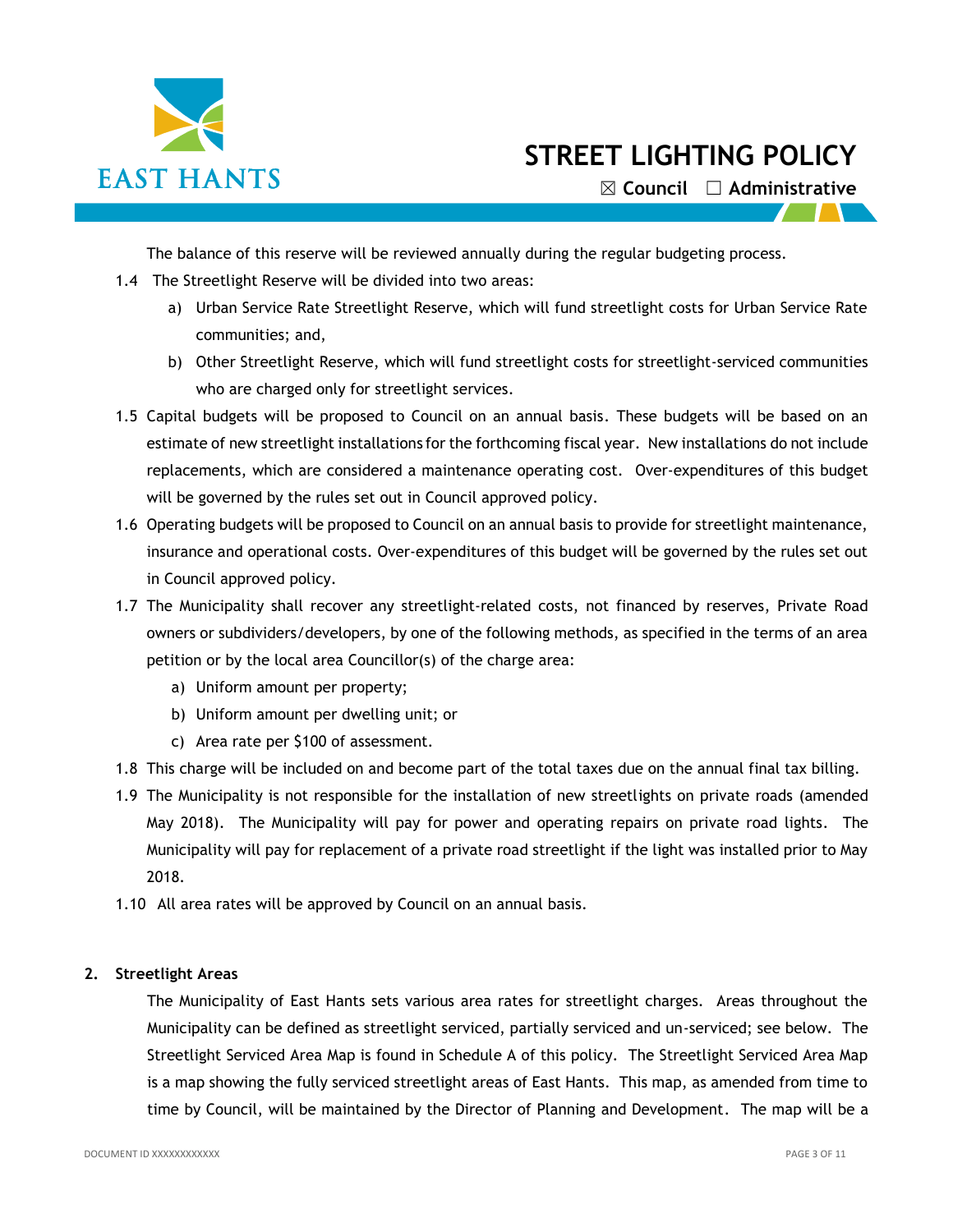

☒ **Council** ☐ **Administrative**

reference when enforcing the Subdivision Bylaw (SUB) for the purpose of determining when a developer or private road owner will be required to provide for the capital cost of streetlights.

| Streetlight   | An area currently serviced with streetlights where streetlights appear in a specific  |
|---------------|---------------------------------------------------------------------------------------|
| Serviced Area | pattern throughout the serviced charge area (the Corridor urban service area, Mt      |
|               | Uniacke subdivision/Park properties, the Rawdon streetlight service area and the      |
|               | electoral districts of Nine Mile River and Enfield District 10).                      |
| Streetlight   | An area partially serviced with streetlights or an area where an area rate is charged |
| Partially     | to contribute towards a neighbouring urban serviced area (areas of Elmsdale,          |
| Serviced Area | Milford and Shubenacadie that fall outside the centrally serviced area; safety        |
|               | lighting throughout the electoral districts of Mt Uniacke).                           |
|               |                                                                                       |
| Streetlight   | An area where no streetlights or charges for urban services exists (the remainder     |
| Un-serviced   | of the Municipality).                                                                 |
| Area          |                                                                                       |

#### **3. Guidelines for Installations in Streetlight Serviced Areas**

#### 3.1 General

Streetlights are provided for traffic safety, not property security.

The Municipality reserves the right to make streetlight servicing decisions in a manner that allows for control of the billing structure in place.

#### 3.2 Streetlight Requests

Developers and Private Road owner(s) will apply directly to the Municipality for all new streetlight installations.

Individual residents and organizations may apply directly to the Municipality for a new streetlight to be located in a Serviced Area only. Individual residents and organizations who wish to apply for a new streetlight in a Partially Serviced or Un-serviced area must do so through their area Councilor or via the petition process (see Section 3).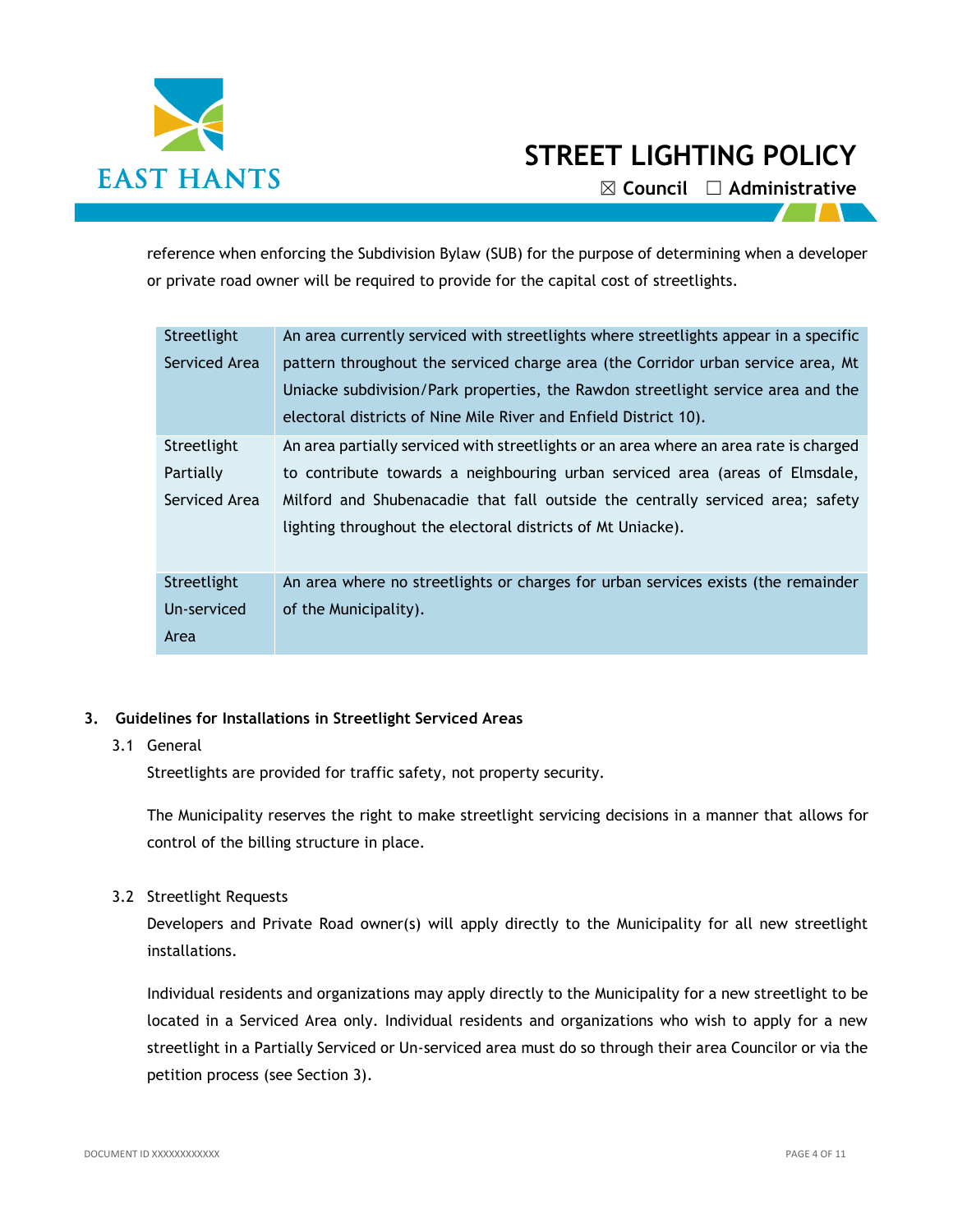

☒ **Council** ☐ **Administrative**

Requests shall be reviewed and approved or denied by the Director of Finance. Where this policy is silent, approval to proceed with streetlight installation or removal will be sought from the Councilor(s) in the charge area or by a motion of Council.

3.3 Decision Criteria for Serviced Area Streetlight Requests

The Municipality of East Hants does not have a comprehensive street lighting design plan. In the absence of such a plan, the installation of streetlights will be reviewed and approved or denied based upon the following applicable street lighting policy guidelines:

- a) The streetlight capital budget can accommodate the new installation or the CAO has approved an over-expenditure according to current policy of Council;
- b) The light requested is within a Serviced Area and follows the established pattern in the area;
- c) The lights requested are servicing new development within a Serviced Area;
- d) The light requested is within a Partially Serviced or Un-serviced area and is classified as Safety Lighting;
- e) There is an existing utility pole at the requested location;
- f) The light is not located on private property (except when being installed by private road owners on the private road);
- g) The light is roadway facing;
- h) There is sufficient electric equipment, wiring, and pole space clearance available at the requested location for the addition of a streetlight.

#### 3.4 Decision Criteria for Safety Lighting Streetlight Requests

Safety lighting requests will be reviewed and approved or denied based on the following:

- a) The request is for one light or the sporadic placement of lights throughout an area;
- b) In a Partially Serviced area the request must be supported by the area Councillor and the existing rate must cover the anticipated cost;
- c) In Un-serviced areas, where the streetlight will be charged to the Transportation budget of the Municipality, the request must be supported by a motion of Council;
- d) There is an existing utility pole at the requested location;
- e) The light is not located on private property;
- f) The light is roadway facing;
- g) There is sufficient electric equipment, wiring, and pole space clearance available at the requested location for the addition of a streetlight;
- h) Priority will be given to the installation of safety lights at/in: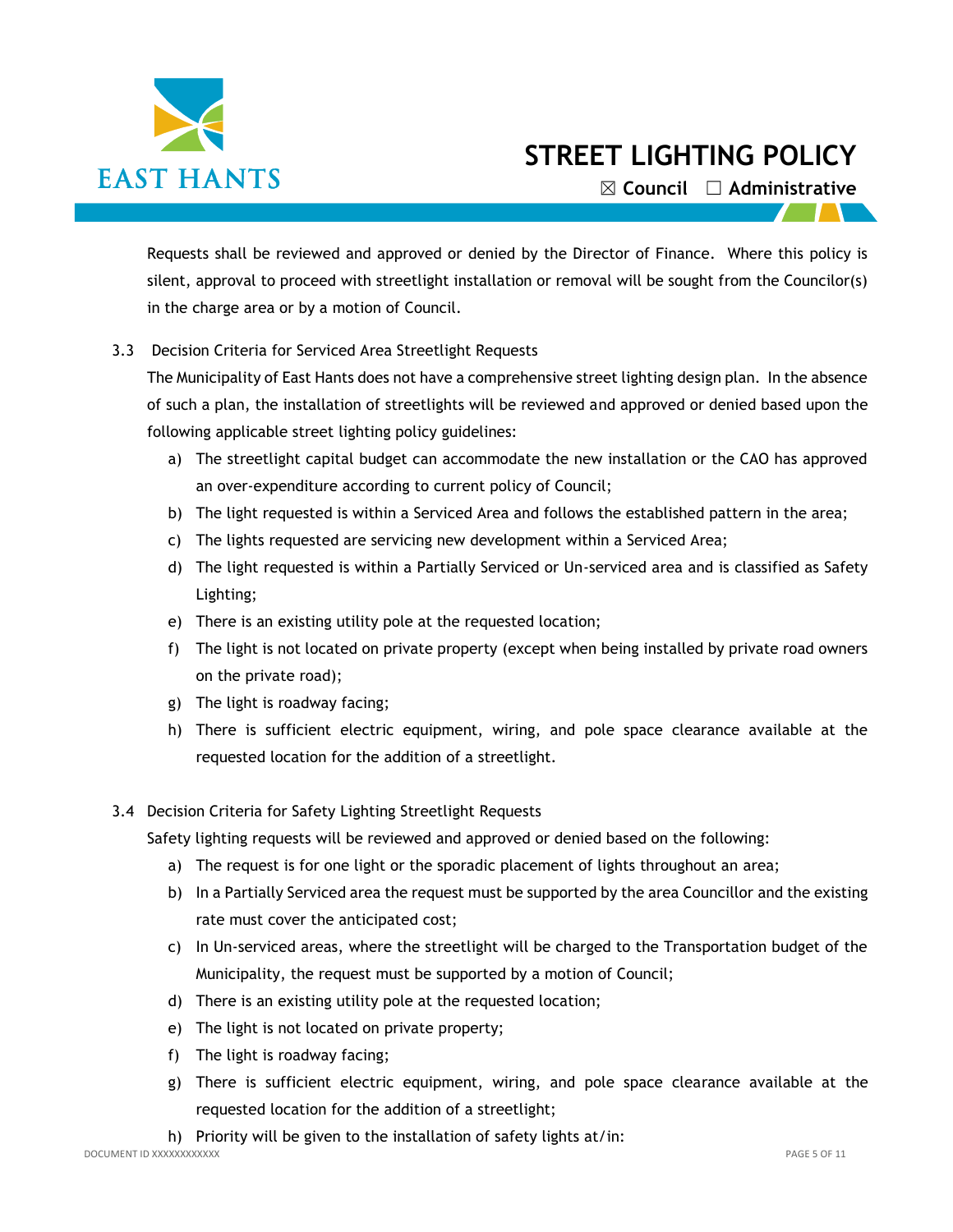

☒ **Council** ☐ **Administrative**

- i) roadway intersections;
	- i. pedestrian crosswalks;
	- ii. areas with high night-time traffic accident history (per Police/Fire Department);
	- iii. areas with road conditions that are deemed potentially hazardous;
	- iv. areas of heavy pedestrian or vehicular traffic, such as public or community buildings (schools, community centers, etc.).

#### **4. New Streetlight Service Requests**

The Municipality reserves the right to make streetlight servicing decisions in a manner that allows for control of the billing structure in place.

#### *New Streetlight Services* – Partially Serviced area

A new streetlight service is considered as a request for a substantial (more than 5% of the pre-existing number of lights in any one fiscal year) installation of lights within a Partially Serviced area. This does not include the installation of safety lighting within these areas.

#### *New Streetlight Services* – Un-serviced area

A new streetlight service is considered as a request for the installation of lights within a previously unserviced area. This does not include the installation of safety lighting within that area.

A *New Streetlight Service* may be requested by the area Councillor(s) or by petition. Where charges for a new service across electoral boundaries, approval to proceed must be received from all area Councillors affected. Where a petition is required, resources permitting, municipal staff will undertake the petitioning of property owners within the proposed charge area. Where a new billing area rate is required, lights will not be installed until Council approves the creation of the new rate.

The petition shall:

- a) clearly map the charge area to which the request pertains;
- b) indicate the properties that are located within the charge area;
- c) indicate the proposed cost impact of installation and estimated area rate as determined by the Director of Finance in consultation with the area Councillor(s) (charged per property, charge per dwelling unit or charge per \$100 of assessment);
- d) indicate the proposed location of the streetlights to be installed; and,
	- e) indicate that owners representing at least 2/3 of the properties in the charge area must attest that they are in favour of street lighting in order for the petition to be considered.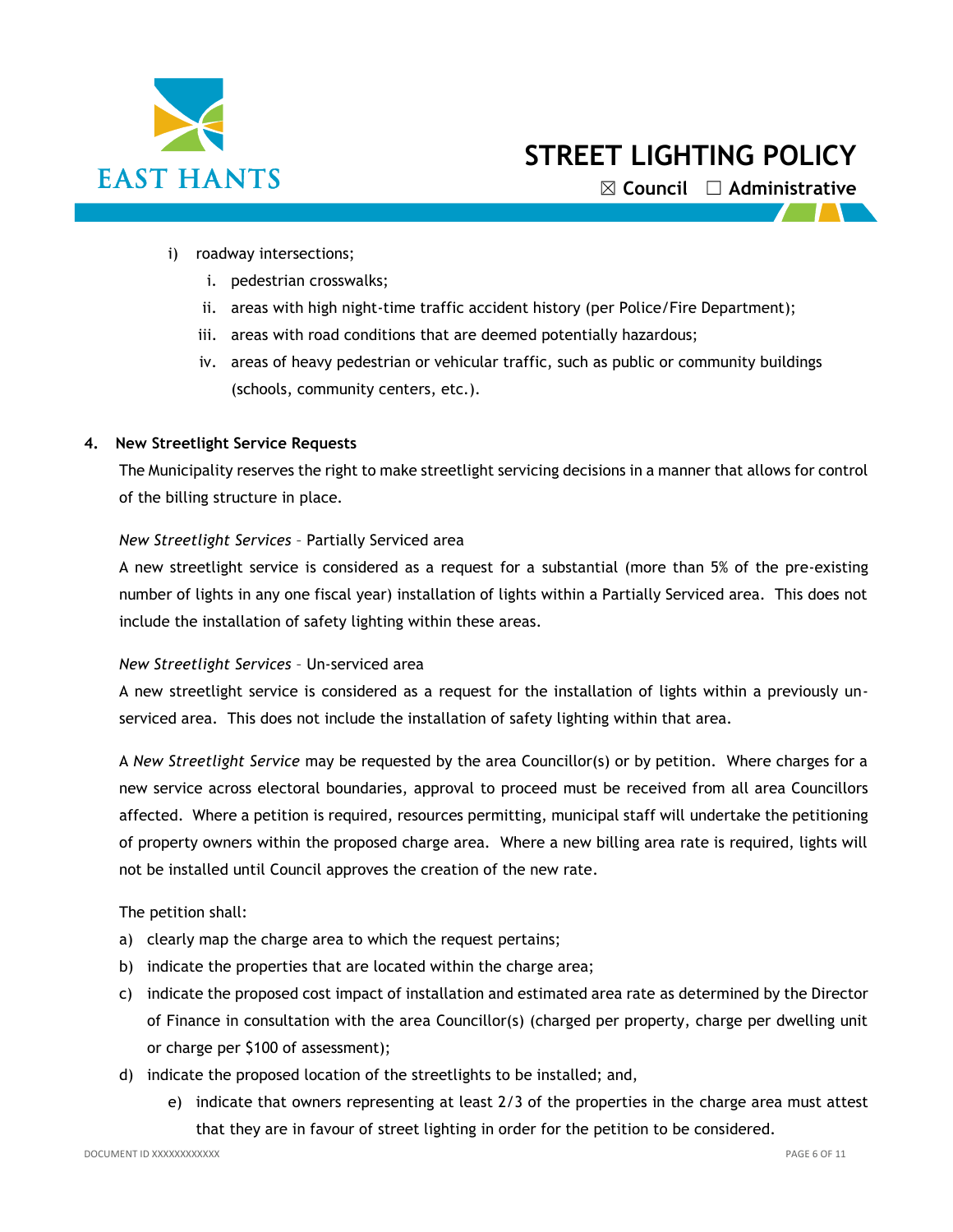

☒ **Council** ☐ **Administrative**

#### **5. Removal of Streetlight Services**

Removal of existing streetlights may be requested by the area Councillor(s) or by petition. Where the service charge area crosses electoral boundaries, approval must be received from all area Councillors affected. Where a petition is required, resources permitting, municipal staff will undertake the petitioning of property owners within the proposed charge area.

The petition shall:

- a) clearly map the charge area to which the request pertains;
- b) indicate the properties that are located within the charge area;
- c) indicate the proposed cost impact of removal and a method of charge back as determined by the Director of Finance in consultation with the area Councillor(s) (charged per property, charge per dwelling unit or charge per \$100 of assessment);
- d) indicate the estimated annual savings of removing the lights;
- e) indicate the exact streetlights to be removed; and,
- f) indicate that owners representing at least 2/3 of the properties in the charge area are in favour of the removal of the street lighting in order for the petition to be considered.

#### **6. Repairs and Replacement of Malfunctioning Streetlights**

The Director of Infrastructure and Operations is responsible for coordinating the installation, maintenance and replacement of all streetlights.

The Municipality will become aware of malfunctioning street lights as follows:

- a) by reports received from the public; and
- b) by periodic area sweeps.

The Municipality will order repairs/replacements of malfunctioning streetlights from its maintenance contractor in accordance with the following guidelines:

- a) If there is a clear and imminent threat to public safety, a repair or replacement will be ordered immediately;
- b) Otherwise, the Municipality will order repairs/replacements when it is cost-effective, but in all cases, an order for known work will be placed no later than every three months.

#### **Schedule A – Streetlight Service Area Map**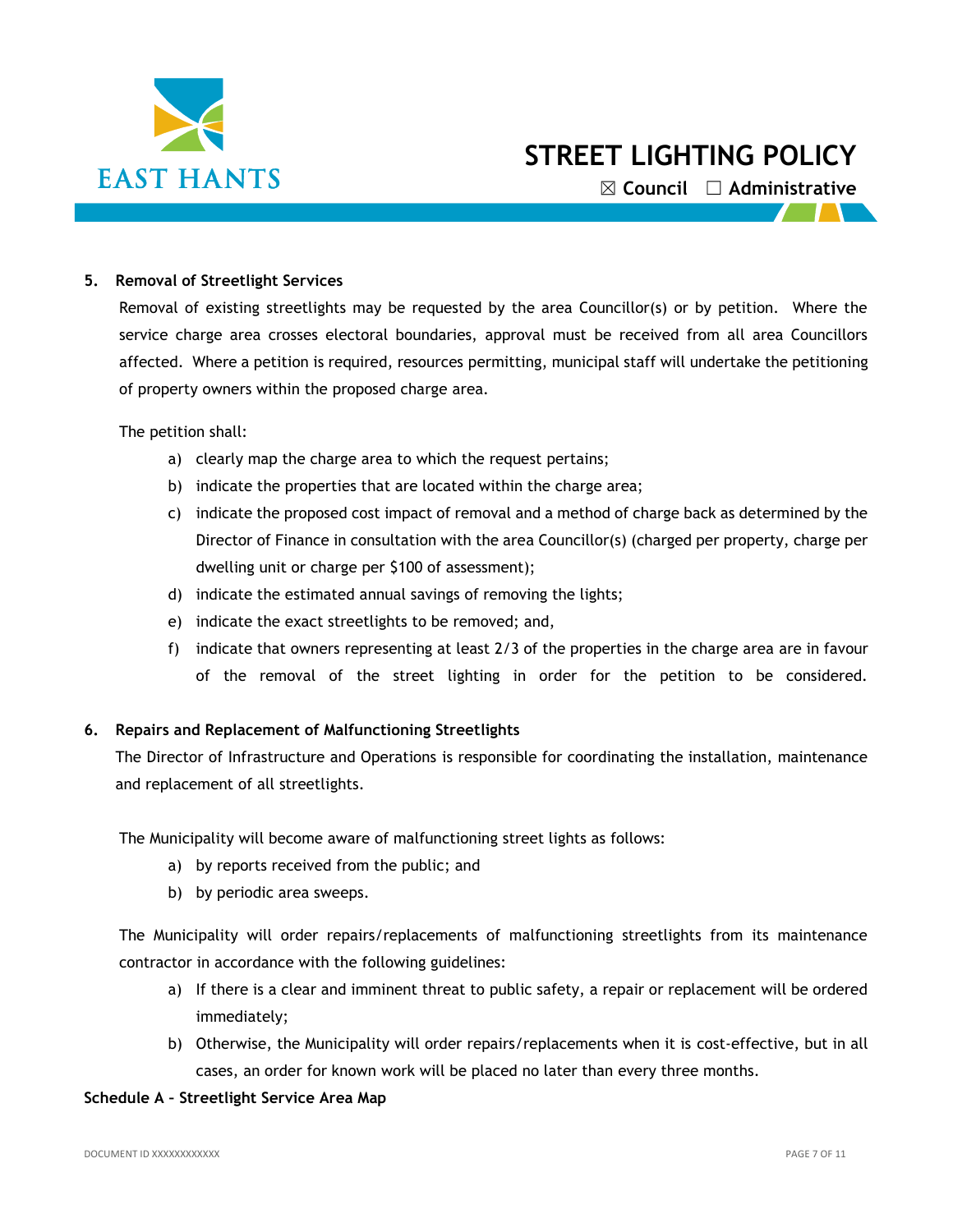

☒ **Council** ☐ **Administrative**

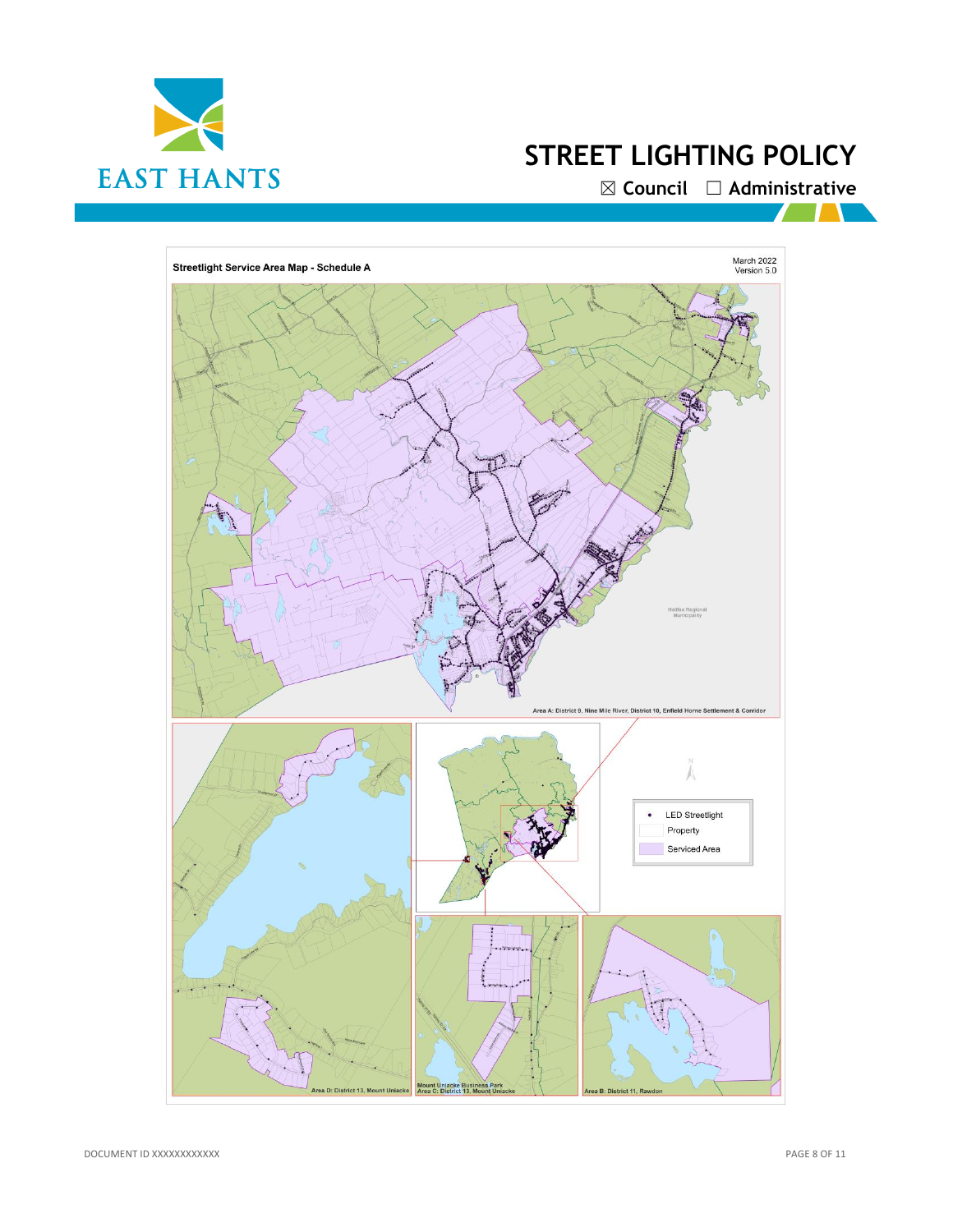

☒ **Council** ☐ **Administrative**

#### **Schedule B: Sub-divider/Developer/Private Road Installation Standards and Fees**

Developers and private road owners are required to provide for the capital cost of Municipallyapproved streetlights in their developments where required per the Municipality of East Hants Subdivision Bylaw (SUB) or by development agreement. The standard will be one streetlight at every intersection and at every second utility pole or as determined necessary by the Civil Engineering Technologist. The Municipality will, on behalf of the developer/private road owners, purchase and install the streetlights and recover the costs via a fixed fee per installed streetlight, according to the following schedule. Alternatively, the developer/private road owners may contract for the installation of lights; this must be done in accordance with NS Power's standards, permissions and regulations and with the light specifications approved by the Civil Engineering Technologist. The standard fixture will be a 43W fixture, except at intersections, which may require higher illumination, at the Municipality's discretion.

A Sub-divider/Developer/Private Road owner may provide for the capital cost of Municipally-approved streetlights in their developments in the partially serviced areas if the request is supported by the area Councillor and the existing rate is able to cover the anticipated cost, while maintaining control over the billing systems in place.

| Date                             |    | LED Streetlight Fully Installed Unit Cost (\$/Assembly) |         |       |    |                 |  |                        |
|----------------------------------|----|---------------------------------------------------------|---------|-------|----|-----------------|--|------------------------|
|                                  |    | 40-55 Watt                                              | 83 Watt |       |    | <b>110 Watt</b> |  | $10'$ Arm<br>Surcharge |
| Nov 30th, 2021 to Nov 30th, 2022 |    | 790 S                                                   |         | 1,050 | -S | $1,190$ \$      |  | 200                    |
| Nov 30th, 2022 to Nov 30th, 2023 | \$ | 820                                                     |         | 1,090 |    | 1.230 S         |  | 200                    |
| Nov 30th, 2023 to Nov 30th, 2024 | S  | 850                                                     |         | 1,130 |    | $1,270$ \$      |  | 200                    |
|                                  |    |                                                         |         |       |    |                 |  |                        |

#### **Subdivider/Developer/Private Road Owners Installation Fees:**

Note: Additional Traffic Control charges may apply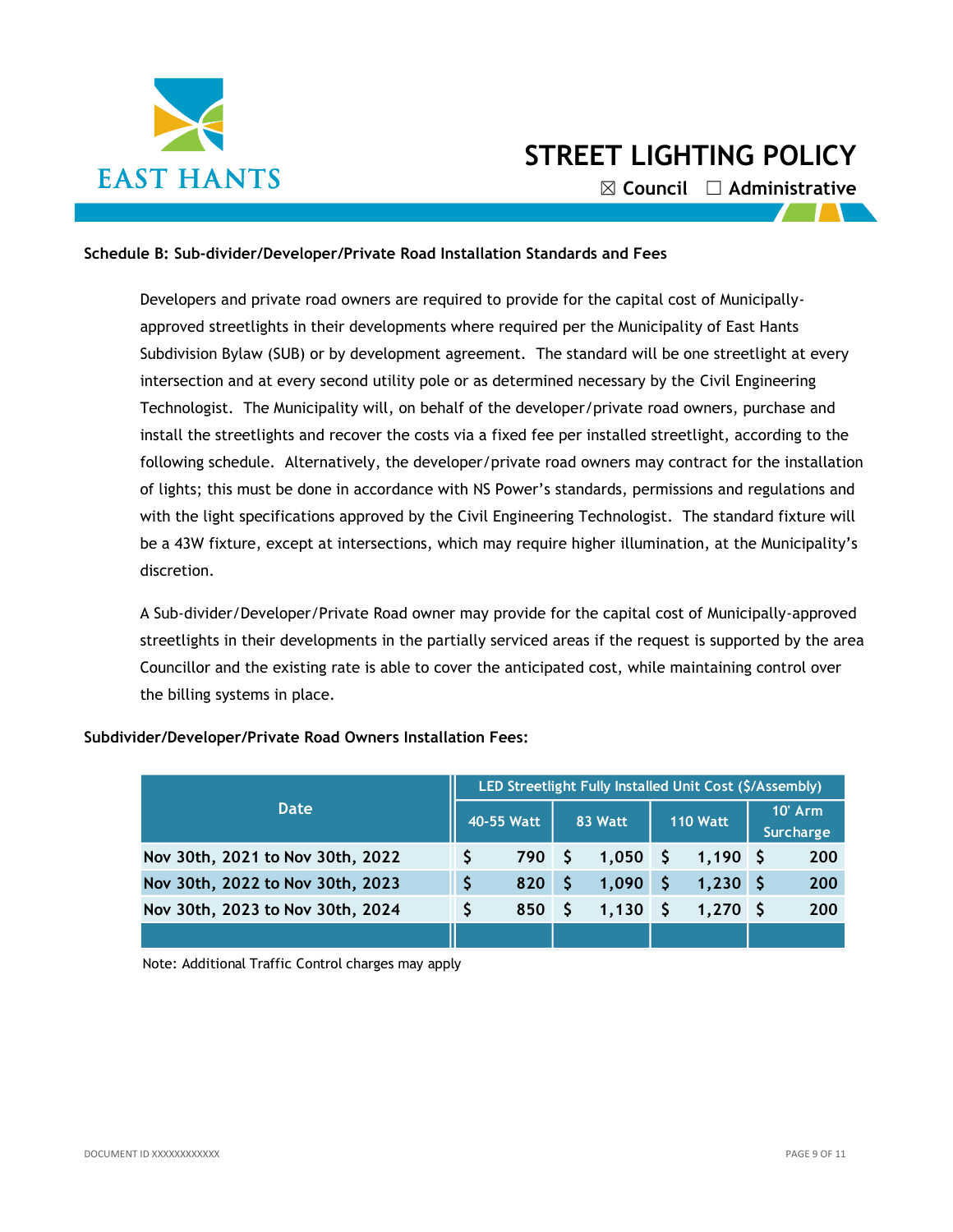

☒ **Council** ☐ **Administrative**

 $\mathcal{L}$ 

# **GOVERNANCE**

### **ROLES AND RESPONSIBILITIES**

| <b>Title/Role</b>                          | <b>Responsibilities</b>                                                                                                                                                        |  |  |  |  |  |
|--------------------------------------------|--------------------------------------------------------------------------------------------------------------------------------------------------------------------------------|--|--|--|--|--|
| <b>Policy Owner</b>                        | The Director of Finance is responsible for the administration of the Street Lighting Council<br>Policy.                                                                        |  |  |  |  |  |
| Assistant Municipal<br>Clerk               | Facilitate an annual Policy Review; and,<br>$\bullet$<br>Ensure final approved policies are maintained, stored and posted where appropriate<br>$\bullet$                       |  |  |  |  |  |
| Municipality of East<br><b>Hants Staff</b> | All personnel that fall within the scope of this policy must follow the policy statements within<br>this document and must follow the governing authority of the policy owner. |  |  |  |  |  |

## **RELATED DOCUMENTATION**

| Document Name                        | Document ID                           | <b>Document Type</b> |
|--------------------------------------|---------------------------------------|----------------------|
| LED Streetlights by District         | Database of LED Lights<br>by location | Report               |
| East Hants Street Light Request Form | PDF - Shared Drive                    | <b>Form</b>          |

# **VERSION LOG**

| <b>Version</b><br><b>Number</b> | <b>Amendment Description</b>                                                                                                                                                            | Amendment/Policy<br><b>Editor</b> | <b>Amendment/Policy</b><br><b>Owner</b>            | <b>Approver</b> | <b>Approval</b><br><b>Date</b> |
|---------------------------------|-----------------------------------------------------------------------------------------------------------------------------------------------------------------------------------------|-----------------------------------|----------------------------------------------------|-----------------|--------------------------------|
| 1.0                             | Street Light Policy to<br>Council for approval                                                                                                                                          |                                   | Kim Ramsay -<br>Director of Finance                | Council         | February 2011                  |
| 2.0                             | Street Lighting Policy to<br>incorporate new LED light<br>ownership structure and<br>developer requirements                                                                             |                                   | Normand Gendron -<br>Acting Director of<br>Finance | Council         | November<br>2011               |
| 3.0                             | <b>Street Lighting Policy</b><br>changes to incorporate<br>developer requirements<br>into the Subdivision By-law<br>and changes to the<br>definition of "Streetlight<br>Serviced Area". |                                   | Kim Ramsay -<br>Director of Finance                | Council         | May 2012                       |
| 4.0                             | <b>Street Lighting Policy</b><br>changes to incorporate<br>changes to Schedule B                                                                                                        |                                   | Kim Ramsay -<br>Director of Finance                | Council         | October 2012                   |
| 5.0                             | <b>Changes to District</b><br>references and staff titles<br>and incorporating Private<br>Road considerations                                                                           |                                   | Kim Ramsay -<br>Deputy CAO                         | Council         | May 23rd, 2018                 |

DOCUMENT ID XXXXXXXXXXXX PAGE 10 OF 11